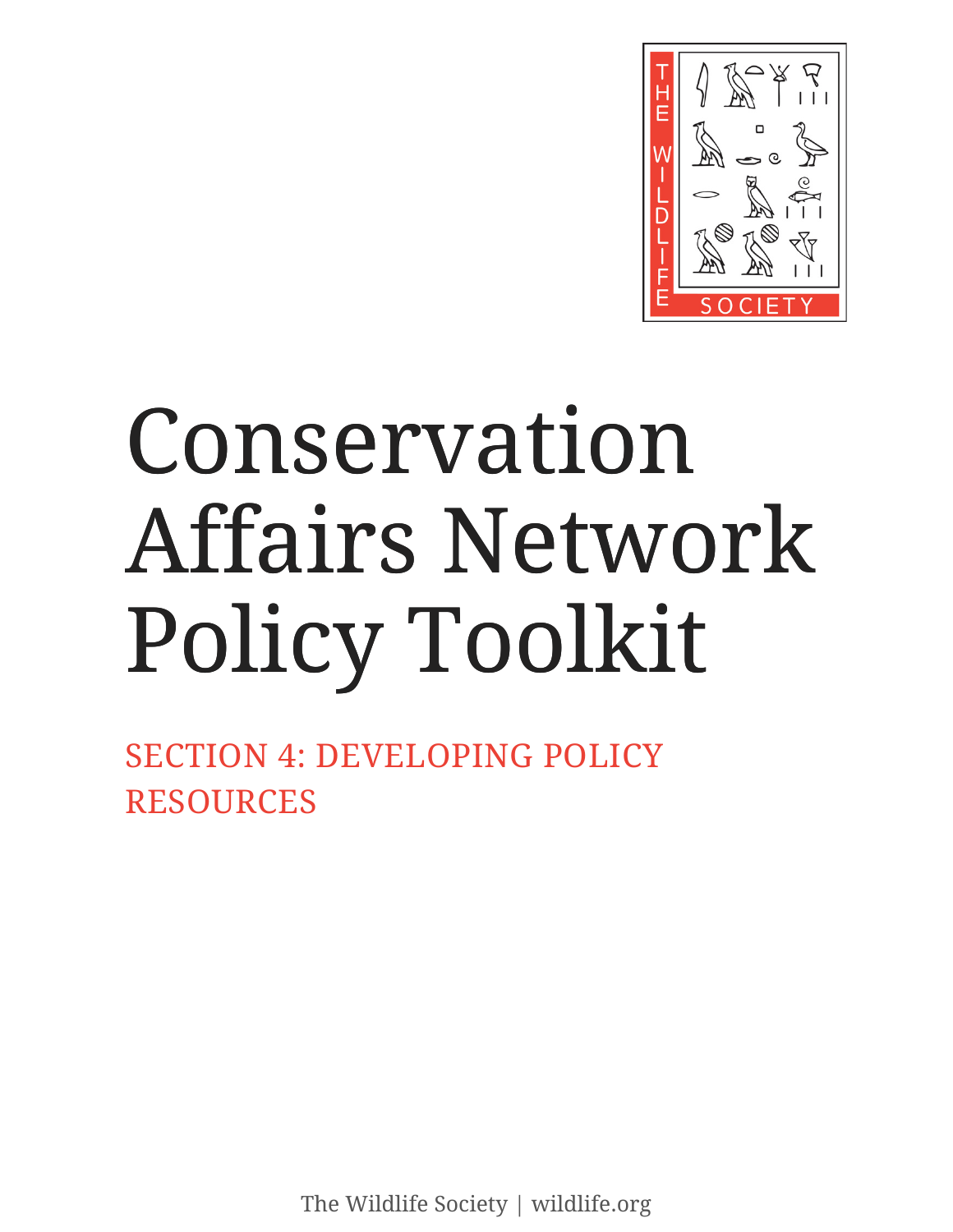# **4.1 POSITION STATEMENTS**

TWS and TWS organization units have a responsibility as scientific societies for professional wildlife managers and conservationists to address issues that affect the current and future of wildlife. The diligent development of authoritative, science-based statements on wildlife issues is essential for interjecting wildlife concerns into decisionmaking processes. Position statements issued by TWS and TWS organization units fill part of this role.

TWS Sections and Chapters are authorized to create their own position statements when 1) the statement addresses a topic upon which TWS does not currently have a position statement, or 2) when the statement would be consistent with existing TWS position statements (Article 7, Section 2 o[f TWS Bylaws\)](https://wildlife.org/wp-content/uploads/2021/07/20210714_TWS-Bylaws-FINAL-1.pdf). TWS Working Groups are encouraged to engage with the CAN and the process of crafting position statements by serving as sources of expertise when position statements overlap with their respective missions and goals.

Position statements are used to communicate the official position of TWS or a TWS organization unit regarding major issues in wildlife conservation. Statements are developed by TWS members based on their scientific expertise and perspectives of wildlife ecology and management.

Position statements should define the issue; present factual background data; describe the most probable biological, social, and economic results of alternative actions; and may also contain recommended courses of action. They should be relatively broad in scope, and address major areas of concern for wildlife conservation (e.g. spread of invasive species or energy development).

The formal approval process for position statements will depend upon your individual organization unit's bylaws, but may include approval by the Executive Board or the full organization unit membership. Depending on your bylaws, position statements may need to be reviewed and reapproved on a regular basis.

**Draft copies of unit position statements should be submitted to TWS Government Affairs staff prior to approval to ensure consistency with TWS policy positions.**  Submit drafts to [policy@wildlife.org.](mailto:policy@wildlife.org)

See [wildlife.org/position-statements](http://wildlife.org/position-statements) for examples of TWS-approved statements.

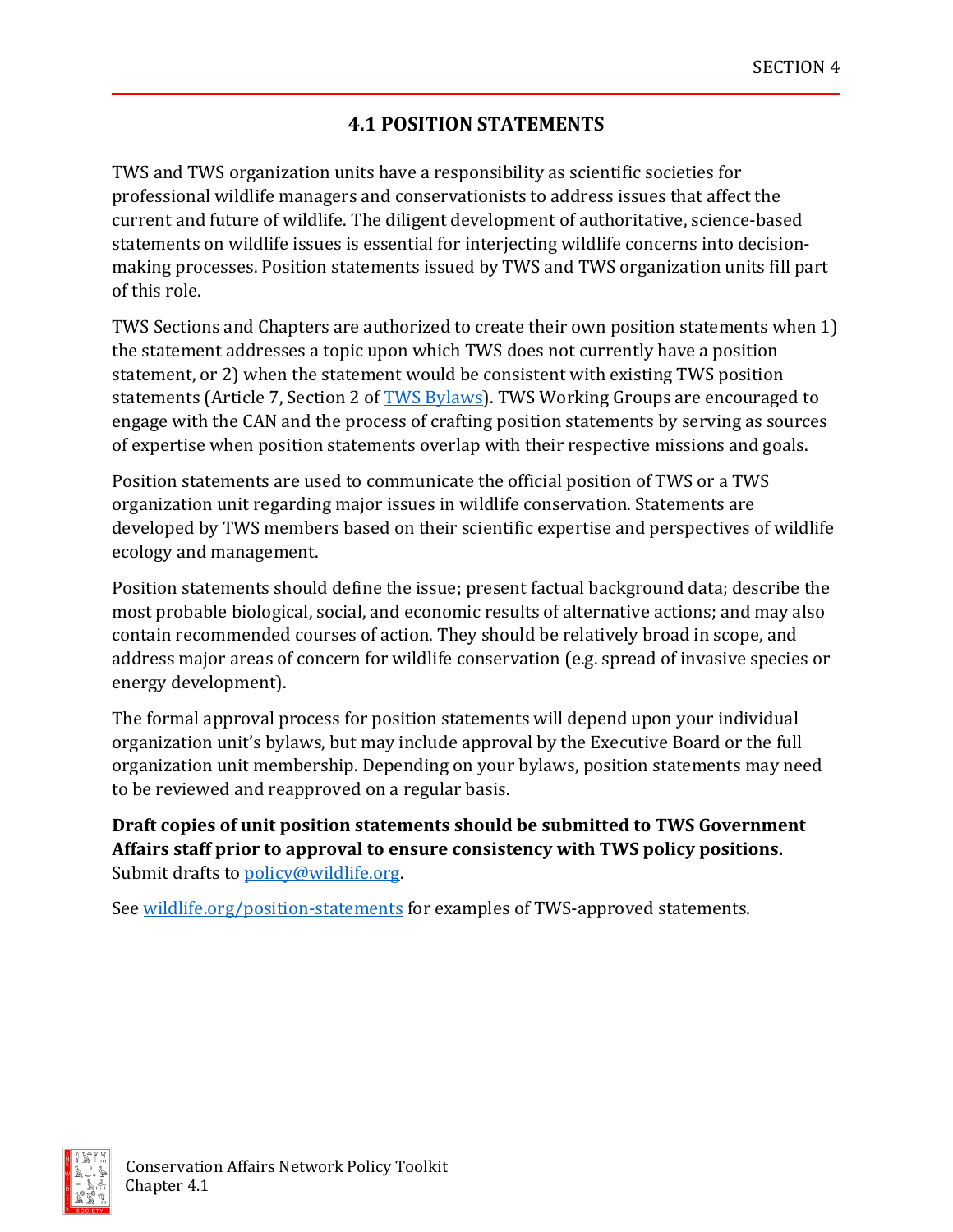## **4.2 FACT SHEETS**

Fact sheets are communication tools used by TWS staff, organization units, and members to educate decision makers and other stakeholders on wildlife conservation issues particularly those tied to current policy and/or management debates.

Sections and Chapters can develop their own fact sheets to elaborate on key issues relevant to their specific region or on issues that are not being covered by current TWS fact sheets.

#### **Guidelines for Developing a Fact Sheet**

- 1. Outline questions you want answered in the fact sheet, myths you want to dispel, and terms or acronyms you want to define. Decide on title and subheadings.
- 2. Thoroughly research the topic by consulting relevant peer-reviewed journal articles, current news articles, and laws or legislation pertaining to the topic. Look out for key numbers and dates that you'll want to include (i.e. current funding for the issue).
- 3. Draft and edit the text before placing onto a fact sheet template. It will be much easier to have the text finalized before moving around pictures and text in a template.
- 4. Format text and pictures into a fact sheet template. Most topics should cover 1 page back and front. Consider creating a template to use for all of your organization unit's fact sheets. Keeping your format consistent among all of your fact sheets can help your unit create a brand, be more recognizable, and simplify future fact sheet development.
- 5. Save the fact sheet as a PDF. A PDF is easier to send via email and post on the web.

## **Items to Include in a Fact Sheet**

*Introductory Section:* Overview of the topic; include key numbers or facts that will engage the reader on the topic.

*Call-out box(es):* Quote, definition, or key question that you want to highlight (e.g. what is the difference between wild and feral horses?).

*Pictures*: Use images with creative commons licensing.. Many government agencies and individuals have copyright free photos available through Flickr accounts and Wikimedia Commons.

Pictures and captions should be able to stand alone. In addition to describing the picture, captions should include a source and a broader message about the fact sheet. Try to connect each caption to the central message of the fact sheet.

*Literature Cited:* Cite information in the text with footnotes and provide a "Literature Cited" section towards the end of the fact sheet.

## **Other Items to Consider**

• *Graphs or charts* – visual representations of the central message can be effective

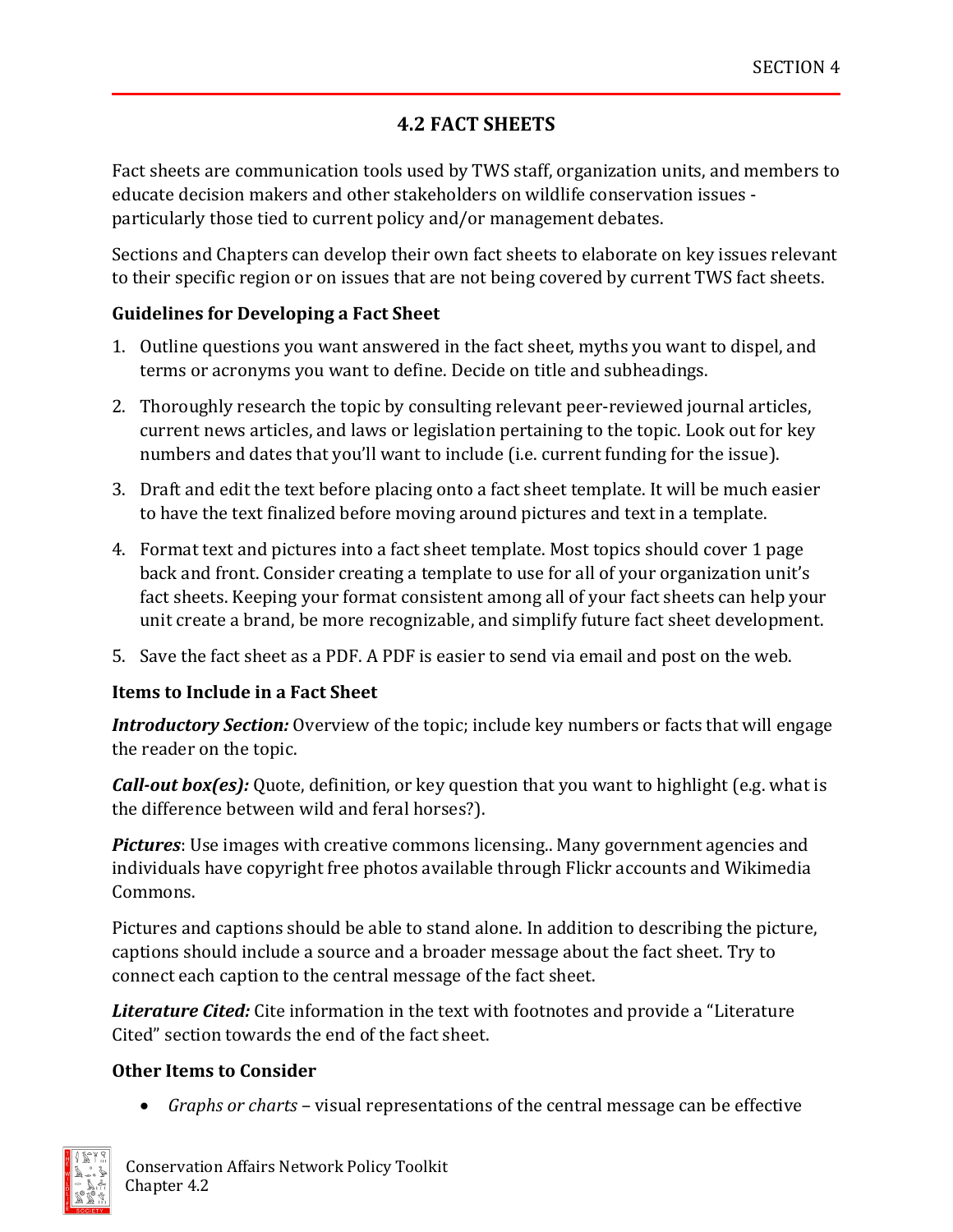- *Timeline* document the history of the legislation or issue
- *Maps* what areas are being affected?

#### **Tools for Creating Fact Sheets**

There are several alternatives to word processor software (i.e. Microsoft Word) that will allow you to easily design visually-appealing fact sheets. If you already have access to Microsoft Office products, you may consider using [Microsoft Publisher](https://www.microsoft.com/en-us/microsoft-365/publisher) to draft your fact sheets. This software is only available for PC and will have a cost associated with access depending on your Microsoft Office or Microsoft 365 plan. [Canva](https://www.canva.com/) is a free design tool available online that can be accessed from your computer or your phone. This program allows for easy collaboration with team members and is already popular among TWS units for creating graphics and content for social media. More advanced tools are available through the paid version of the software calle[d CanvaPro.](https://www.canva.com/pro/) If you are most familiar with Mac products, [Apple Pages](https://www.apple.com/pages/) is a Mac alternative to Microsoft Publisher that can be accessed from any of your devices connected to the iCloud. Fact sheets and other documents created in Pages can also be exported as Word files.

#### **Distribution of Fact Sheets**

Fact sheets can be brought to meetings with decision-makers and stakeholders where the issue will be discussed. Fact sheets are an ideal document to leave behind for staff to have on hand (see Section 3). Members can print and distribute the fact sheets to educate the public on issues that affect wildlife.

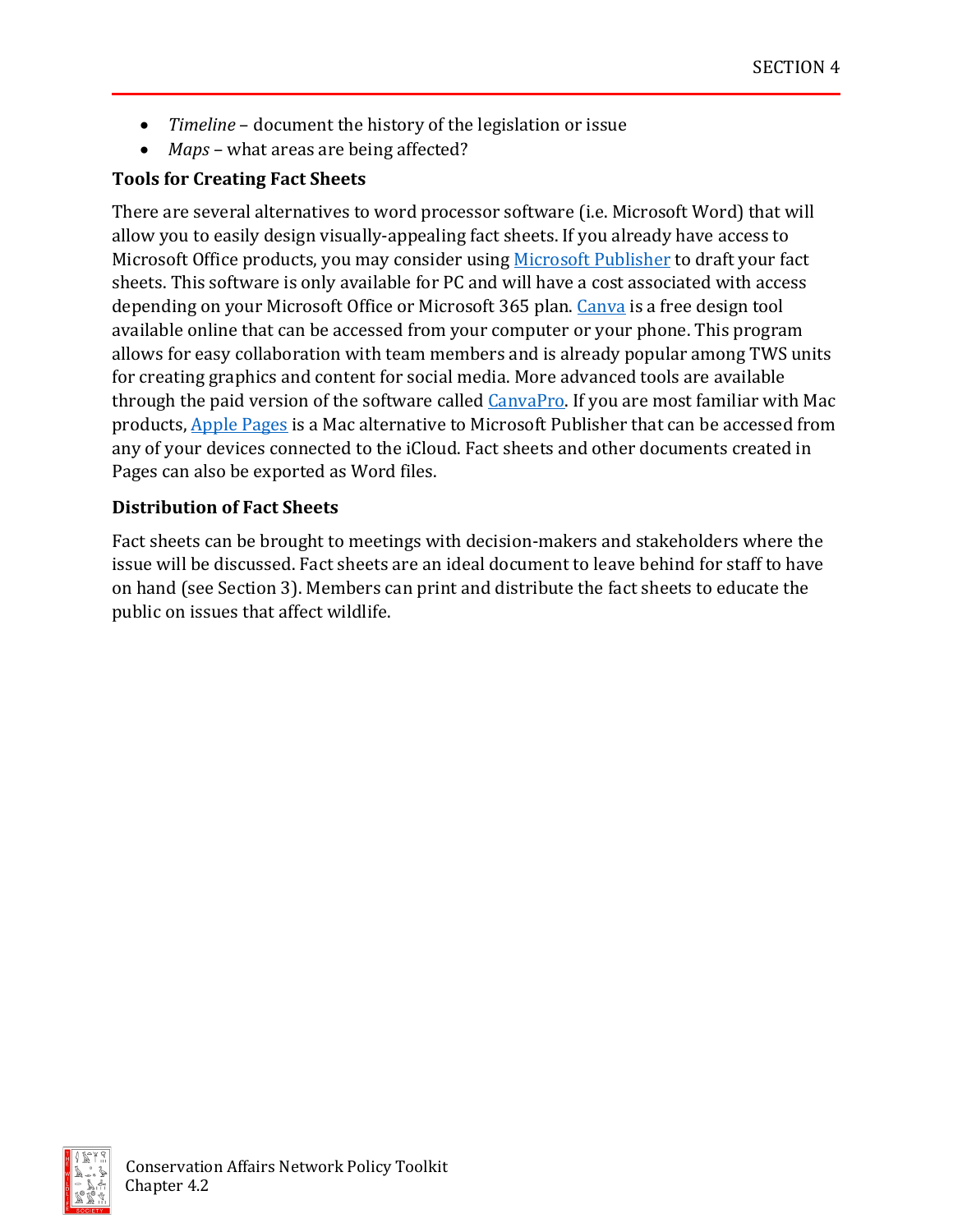# **4.3 TWS POLICY LIBRARY**

The [TWS Policy Library](https://wildlife.secure.force.com/portal_policylibraryindex_public) is available to all TWS members through their membership portal or via the **policy resources tab** on TWS' website. It serves as a tool for members to access correspondence on an array of wildlife policy issues. This includes sign-on letters, comments, and testimony issued by TWS, as well as advocacy and engagement documents created by TWS organization units.

Organization units considering engaging on a specific wildlife policy topic can use the Policy Library as both a research tool and a means to unify messaging across TWS organization units on similar issues. Past editions of the Conservation Affairs Network newsletter can also be accessed through the Policy Library. When exploring correspondence available through the Policy Library, you can filter results by:

- *Document origin:* Indicates if a document was created by TWS staff, a TWS organization unit, a coalition, or as part of a sign-on campaign
- *Document type:* Distinguishes comments, letters, testimony, recommendations, and other correspondence types
- *Issue:* Broad issue areas to help you refine searches (e.g. wildlife health, energy development and wildlife, etc.)
- *Scope Area:* Includes all TWS Sections, as well as the United States and an International scope area
- *Recipient:* Includes local, state/provincial and national legislative offices, regulatory/administrative offices, judiciaries, news media organizations, and nonprofits
- *Keyword:* Allows you to search for specific issues (e.g. Chronic Wasting Disease, feral swine, Recovering America's Wildlife Act, etc.), and/or TWS organization units at the unit level
- *Date:* Allows you to refine searches by month and year

**Policy correspondence originating from TWS organization units and their respective Conservation Affairs Committees should be submitted to TWS Government Affairs & Partnership staff to ensure the Policy Library stays up to date.** Submit documents to [policy@wildlife.org.](mailto:policy@wildlife.org)